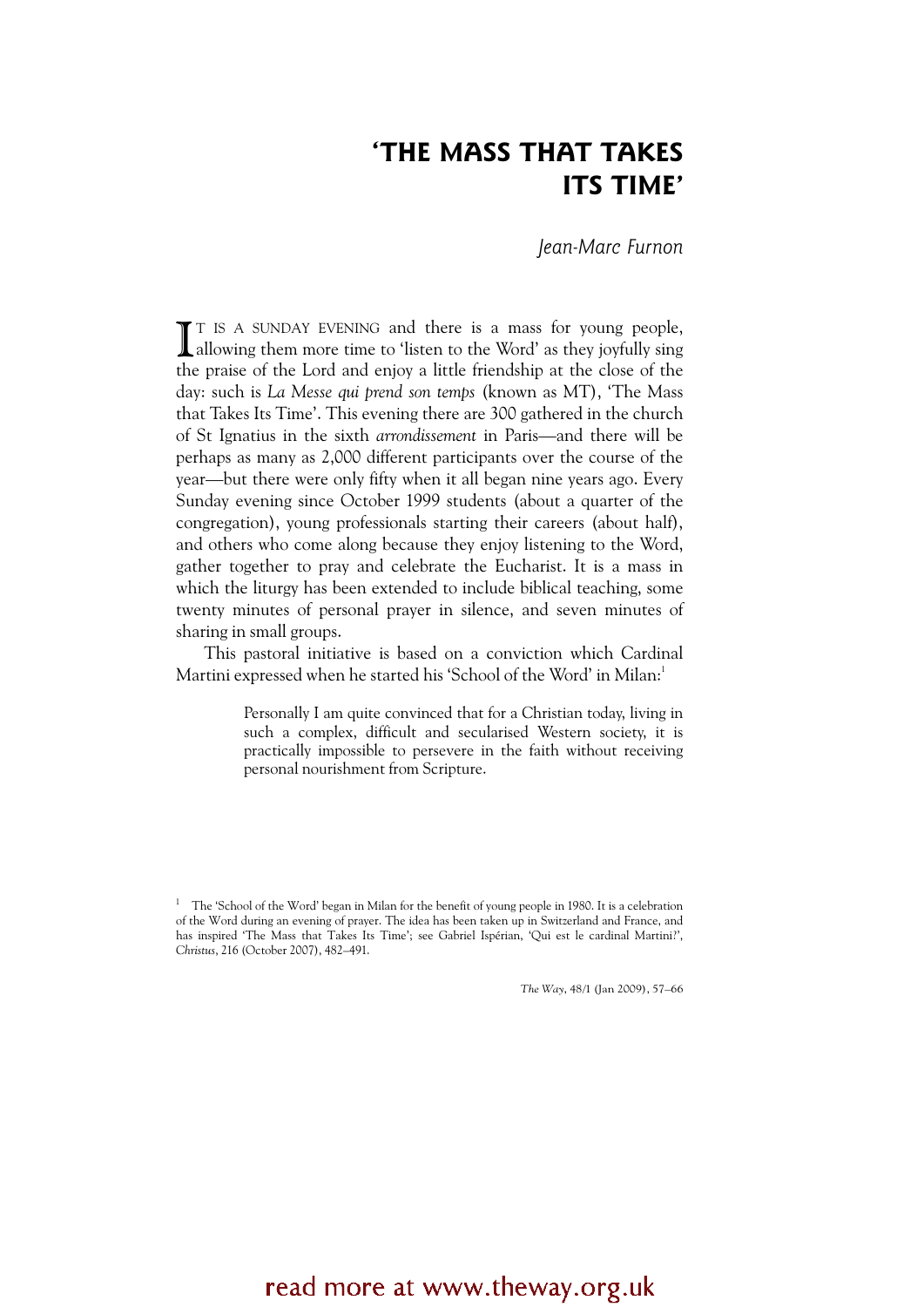Without a chance to listen in depth to the Word, how can the Christian memory be illuminated by the Spirit about the person of Jesus Christ? Certain conditions can help.

# Experience of the Heart

### Discovering Others in Order to Discover Silence

One of the conditions that allows this listening in depth is the joy, often subtle, of finding other men and women, brothers and sisters, who share this desire.

They come in 'togetherness'<sup>2</sup> under the Word of God. They form a temporary community that welcomes, that is punctual, and that accompanies each individual along an interior path of listening, in silence, while the Lord utters his Word. At the heart of this celebration of the Word during 'The Mass that Takes Its Time' there is a long period without music, without any sound, in complete silence: 'Those twenty minutes of silence, that is why I come, simply to take time'. One often hears the remark, 'It's really necessary to just stand still'. Cardinal Martini explains it as follows:

> Well then, in order to be able really to welcome the Word of God, one has to enter into Silence; that is where one starts. But my experience is precisely this—that in our modern city there is very little silence.<sup>3</sup>

The presence of others, of one's brothers and sisters, is a support against distraction and also helps to open one's heart. Their presence calls out. It is a reminder that a real effort in common is taking place, quite apart from the celebration: the place has to be prepared, hymns and songs practised, volunteers found to take care of the singers and arrange a friendly drink after the mass. As with all celebrations, a considerable effort is needed to facilitate this coming together and this individual meeting with the Lord. It is the Church that 'calls' its members to listen: 'O come, let us sing to the LORD; let us make a joyful noise to the rock of our salvation!' (Psalm 95:1) On this particular

<sup>&</sup>lt;sup>2</sup> 'We decided to come together in order to listen to the Word of God. There God was the one who was speaking and one had to get into the habit of listening in silence, yes, of "listening"!' (Carlo Maria Martini, Communication et spiritualité [Paris: Éditions du Chalet, 1991]) <sup>3</sup>

Martini, Communication et spiritualité.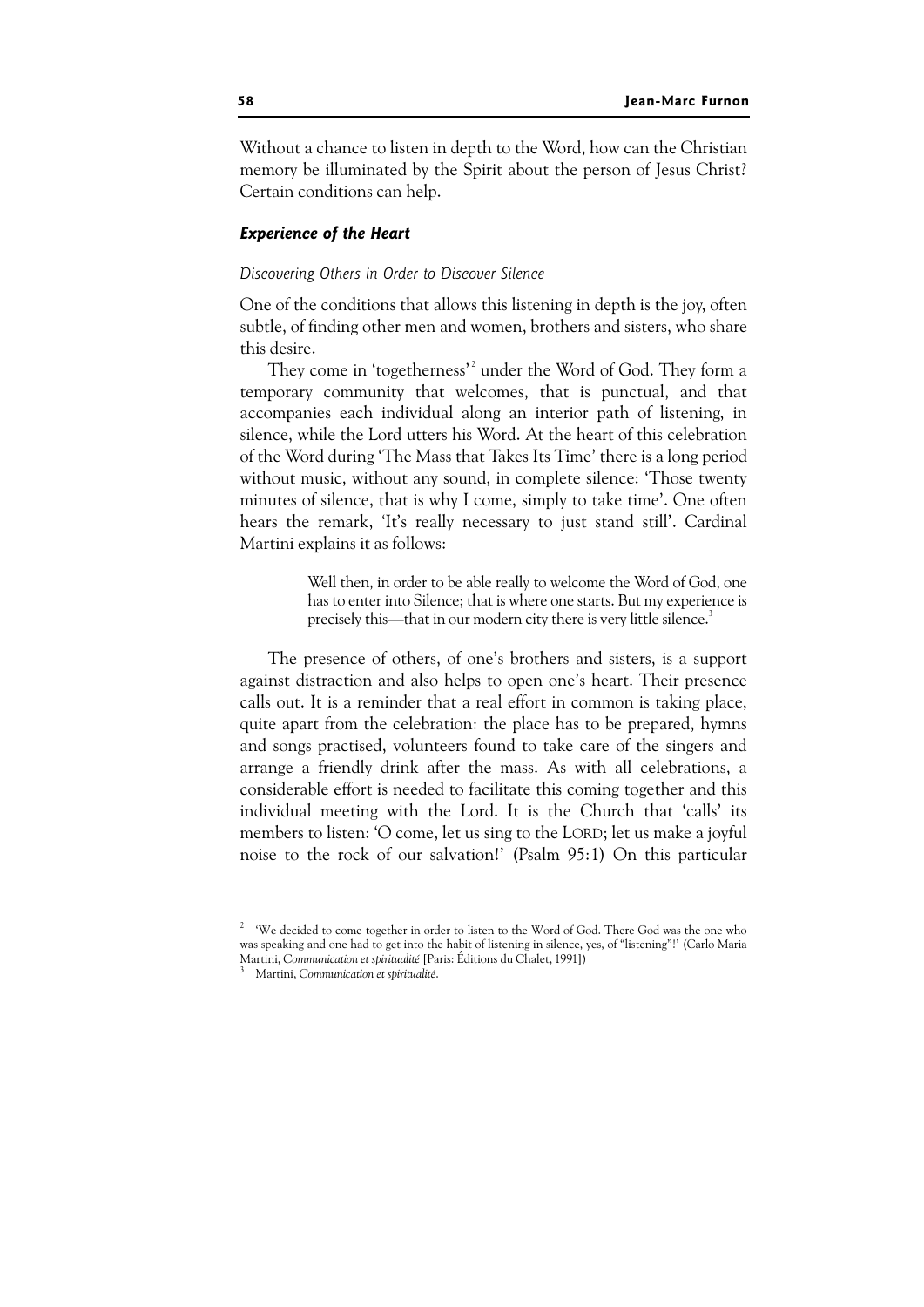

evening, the local Church may not be aware of what it is doing, but this is really its work and in this way its is fulfilling its vocation.

# Tested by Suffering

'The rock of our salvation' invoked in Psalm 95 reminds us of another feature of these meetings: the expectation of healing. Many of those who attend are young people at the start of their careers.<sup>4</sup> Many are acquainted with suffering. For the most part they are not married,<sup>5</sup> but would like to be so, or feel an ill-defined longing. This is a genuine distress shared by many of them.<sup>6</sup> In addition, the early experiences of holding down a job are not always easy, and often there is a nagging uncertainty, even for the highly qualified among young professionals.

This uncertainty about the future has a part in the suffering which leads them to turn towards God and to seek the company of those who,

6 Some couples come together at the MT and this is a joy for all. Others will have a happy encounter

<sup>&</sup>lt;sup>4</sup> These so-called 'young professionals', aged between 22 and 35, are either already professionally employed or engaged on further studies.

<sup>5</sup> Marriage and the birth of a child, coupled with moving home, are the most usual occasions for no longer attending the MT.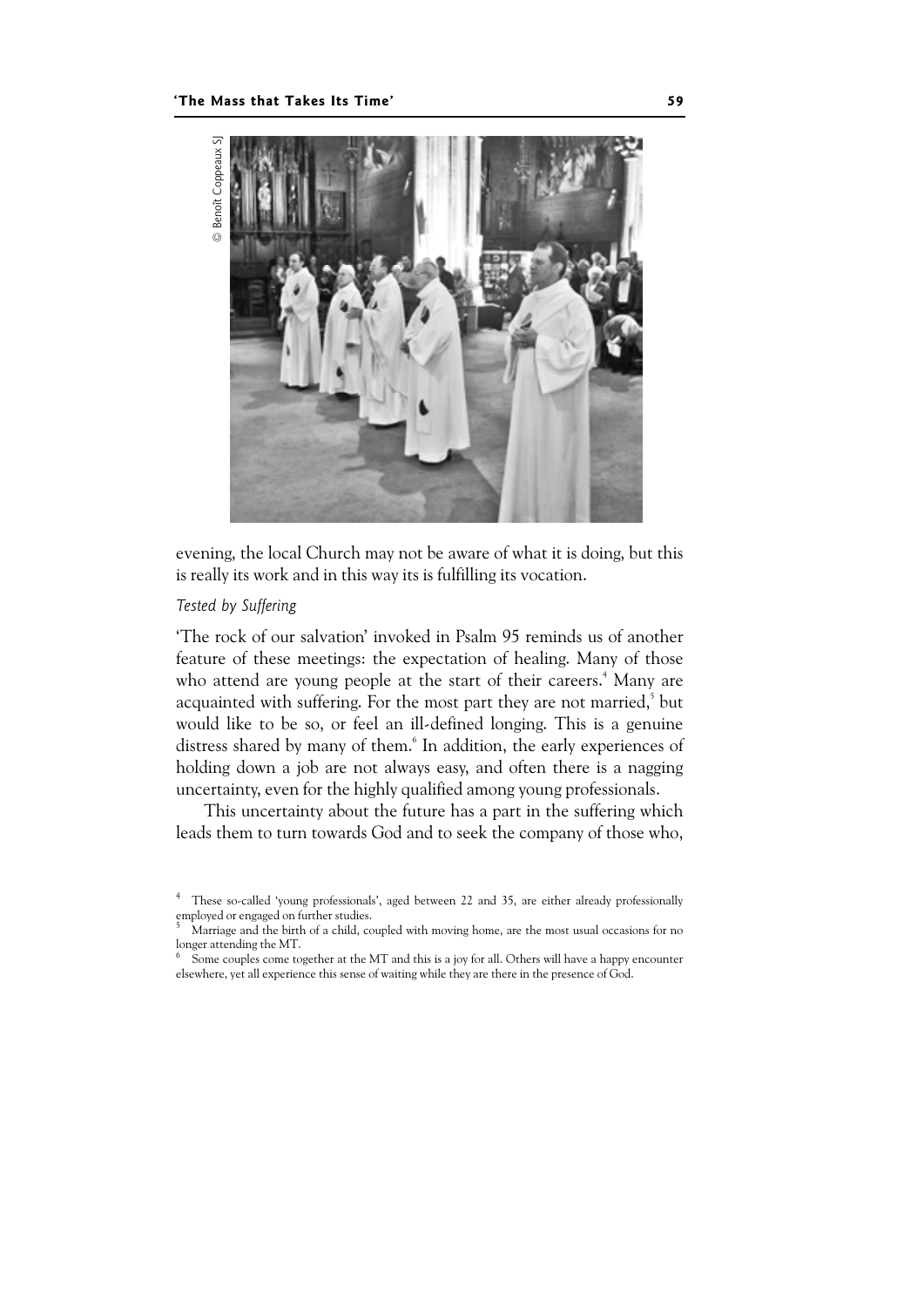over the course of history, have called out, 'O Lord my God, I cried to you for help, and you have healed me'. For it is about healing, and so the Psalm goes on, 'You have turned my mourning into dancing … and clothed me with joy' (Psalm 30:2, 11). A cry like this can be offered up from the heart of the disciple in the course of the Sunday Eucharist. A cry born of suffering, it receives the touch of the Word.

#### Lectio divina

In preparation for the silence in which the Word is united with the heart of the disciple, in its joy and pain, there is the repeated listening to a gospel reading in the course of the Liturgy of the Word. Certain passages are heard so frequently that they can be known by heart. After the singing of the responsorial psalm, a member of the congregation reads out aloud the Gospel of the day, from wherever he or she happens to be in the church. Initially all simply listen; then the presiding priest invites the congregation to read the text quietly to themselves which is made available for them on a printed sheet. He asks them to pay special attention to a question that he puts before them. Next there is the solemn proclamation of the text preceded by the Alleluia. This is followed by a short period of silent personal reflection. Then, in preparation for listening in depth to the Word, the presiding priest gives a meditation.<sup>7</sup>

This talk is intended above all to bring out with great simplicity what is said in the gospel text. It is not a question of 'What I want to say about this text?', but rather 'What does this text really say?'. Once the message contained in the text is clear, and only then, each person is invited to ask him- or herself, 'What am I to say to Jesus, who is speaking to me in this text?'. The person giving the meditation tries to put the listeners in the presence of Jesus speaking to them; and to do this a phrase may be underlined, or an image, or the historical context in which the scripture speaks and which deserves to be known. At this stage there is no attempt to develop the doctrinal dimension nor to introduce a moral lesson. These various stages in listening to the Gospel make up the lectio divina.<sup>8</sup> Some

<sup>&</sup>lt;sup>7</sup> 'Meditation' is the key word here, as the reflection keeps closely to the text. It can be given by someone other than the priest, for example a Sister or a Jesuit student not yet ordained, who is involved in pastoral ministry with the young. 8

 <sup>&#</sup>x27;The secret of the success of this venture has been that we did not present the young with a catechesis, or even a homily, but gave them the tools by which they could engage directly with the text and become familiar with lectio divina' (Carlo Maria Martini, 'Lire la Bible', Documentation Catholique [July 1995]).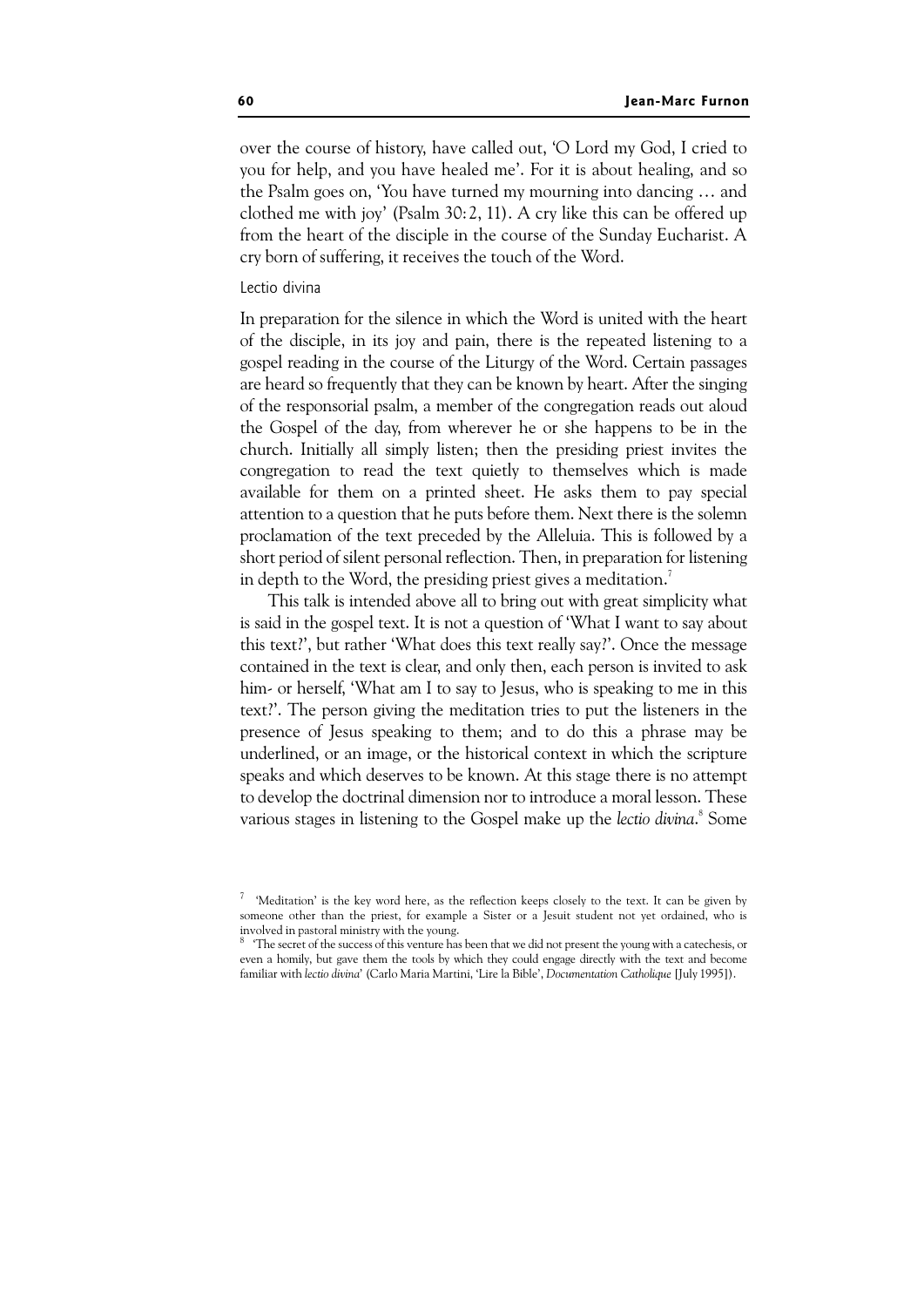words from the Prophet Isaiah can best illustrate the effect of these successive listenings:

> For as the rain and the snow come down from heaven, and do not return there until they have watered the earth … so shall my word be that goes out from my mouth; it shall not return to me empty, but it shall accomplish that which I purpose, and succeed in the thing for which I sent it. (Isaiah 55:10–11)

A gradual impregnation, which becomes more and more simple, is what helps one to listen to the Word. And as Christ says in the Gospel of John: 'Very truly I tell you, anyone who hears my word and believes him who sent me has eternal life' (John 5:24).

#### Experience of the Church

## Tradition and Freedom

Those who come into this church on a Sunday evening for the MT are taking part in a normal Roman Catholic Sunday mass, with its Liturgy of the Word and its Eucharistic celebration. The gospel passage they will hear is the same passage that is read out on a Sunday in all the Catholic churches of the world. Thus they participate in a tradition that stretches back into history, and this tradition is handed on to them by priests, often Jesuits, but at times secular priests or members of other religious orders, and also by lay sisters or laymen who draw on the Ignatian tradition to pass on one method of preparing to listen to the Word. It is a method which has borrowed from the monks the lectio divina. It is based on Ignatius' conviction that,

> … the Creator and Lord communicates himself to the faithful soul, inflaming that soul in his love and praise, and disposing her towards the way in which she will be better able to serve him in the future  $(Exx 15).$ <sup>9</sup>

While the MT is a help to the participants along their way to the Word, from a certain moment they have to be left on their own with the One who speaks. Ignatius hints at this when he adds:

<sup>&</sup>lt;sup>9</sup> The MT can be considered an 'adaptation' of the Exercises, as St Ignatius encourages in Annotation 18.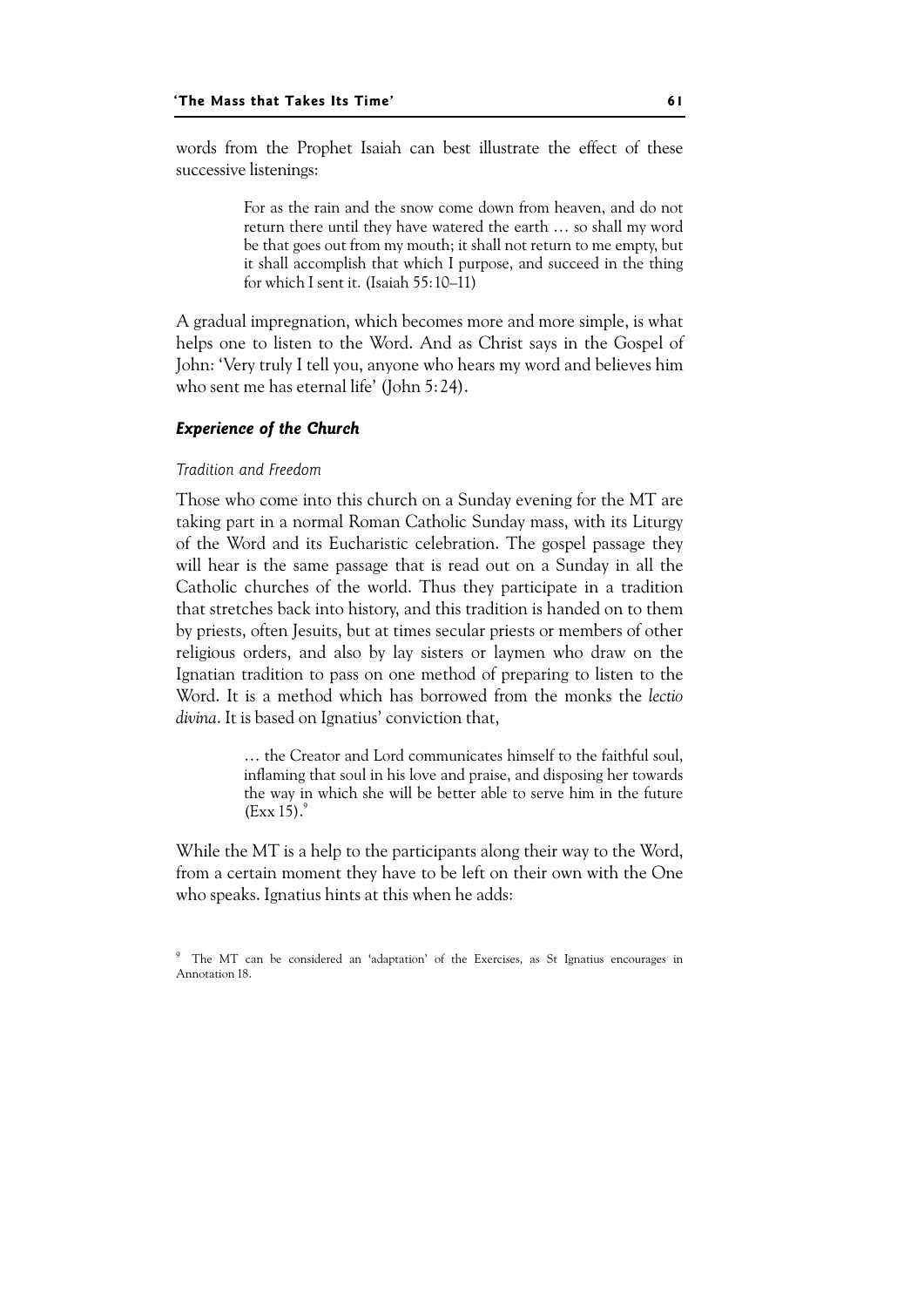Hence the giver of the Exercises [the one handing on the tradition] should not be swayed or show a preference for one side of a choice rather than the other, but remaining in the centre like the pointer of a balance should leave the Creator to deal with the creature, and the creature with the Creator and Lord (Exx 15).

The complete silence observed during the MT after the proclamation of the Gospel is that sacred space—such as Sinai was for Moses or Mount Horeb for Elijah—in which two freedoms meet: that of the Creator and that of the creature. There is a mystery here that recalls that of the annunciation:<sup>10</sup> the mystery of the incarnation of the Word of God in our humanity. The tradition of the Church now takes on, like St John the Baptist, the role of 'the friend of the spouse' and rejoices at the encounter of the Saviour with his disciple. The Church can say here with the Baptist,

> I am not the Messiah, but I have been sent ahead of him. He who has the bride is the bridegroom. The friend of the bridegroom, who stands and hears him, rejoices greatly at the bridegroom's voice. For this reason my joy has been fulfilled. (John 3:28–29)

Once the Church has led the person towards the Mystery and towards personal freedom, his or her duty is to join in prayer and respectful silence. After the proclamation of the Gospel, the presiding priest and all the other priests, deacons, robed acolytes and elders adopt attitudes of prayer like everyone else in the congregation. They meditate the Word of God on their own. They represent the Church which remains in prayer before God, interceding for all those, men and women, who are called—in their freedom—to meet the Lord, so that they can listen to and speak with him.

At the MT the twenty minutes of silence allow the inner life to develop; a space is formed where the uncertain and the unfinished can come into play.<sup>11</sup> The style of the MT does not emphasize the 'solemn' aspect of a classical liturgy. The teaching is in a more informal register than is customary in a homily, without this detracting in any way from

<sup>&</sup>lt;sup>10</sup> 'With St Irenaeus I believe that the Word came forth from the Silence; it was from the Silence of the Father that the Word reached us. So in order to be truly able to give welcome to the Word of God, one must enter into the Silence: that is the starting-point.' (Martini, 'Lire la Bible')

<sup>&</sup>lt;sup>11</sup> For a sociological analysis of the MT, cf. Marie Balas, 'Des exercices spirituels dans une Eucharistie: la Messe qui prend son temps', La Maison-Dieu (September 2008).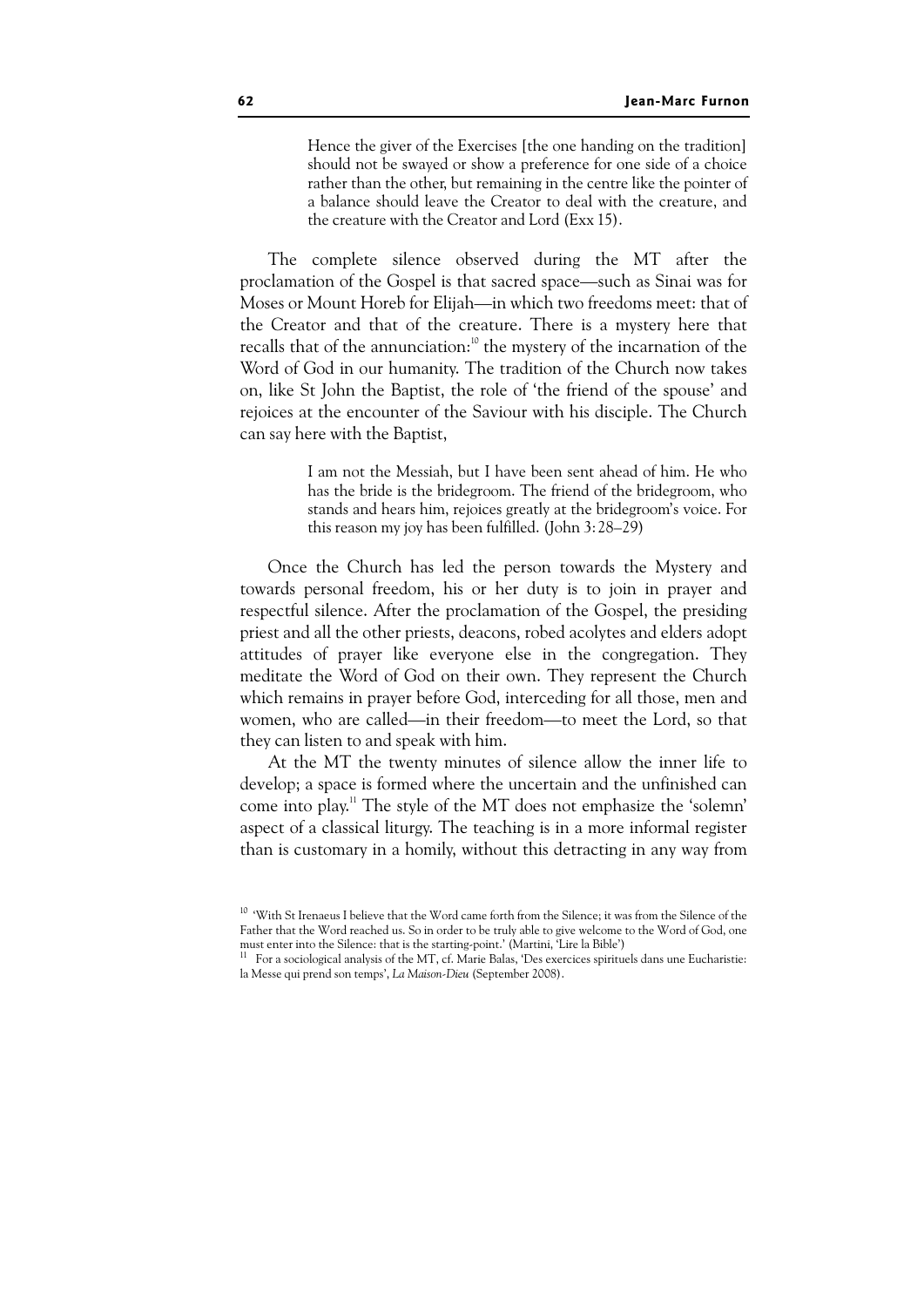biblical and spiritual depth. In preparation for the personal meditation, the presiding priest reveals as simply as possible the biblical resonance

Each is called to take part in the search for God of the Gospel and its echo in the experience of those hearing it. Each is called to take part in the search for God, developing a personal path of prayer that leads into the Eucharist and eventually into the meeting with others (the cup of friendship shared after the MT). In this way there is an active side to the participation, even if it may be simply in the use of space: at the moment of the proclamation of the Gospel the congregation gathers round the ambo, but after this they all scatter to any part of the church and each person finds a spot conducive to meditation. Through their baptism, each can feel 'at home' in the church. It is important that they feel themselves in a church setting. They are not in school; they are at home.

The interior of the church of St Ignatius in Paris has been rearranged so that a wide elliptical space in the centre invites the congregation to gather round the ambo to listen to the gospel reading, and then around the altar for the Eucharist. The moquette carpet of the ellipse is suitable for sitting, and there is a variety of side-chapels for more solitary prayer during the twenty minutes of silence. The church is no longer a lecture theatre, with the pulpit acting as the professor's desk and an altar far away at the back: the church has become a place of movement and communal assembly.

The use of albs by the priests, deacons and acolytes provides the young with a visible support and sign: here are believers and their albs signify a commitment to a faith and a way of life. So, here I am—a student or young professional, not very sure of my faith—able to 'lean' on them and on those who share a responsibility with them, so that I can take the risk of venturing into prayer. Something similar happens in Taizé: people find their support in those men in white united in prayer. The MT is a pedagogical process that builds upon a firm theological conviction which has deep ecclesial roots: the Creator Himself communicates with His creature.

#### Listening to the Word and the Eucharist

We may ask how it is that the story of each individual who 'listens to the Word' and the stories that we share in common are united by the Spirit of Christ in the Eucharist. In the memorial prayer of the Second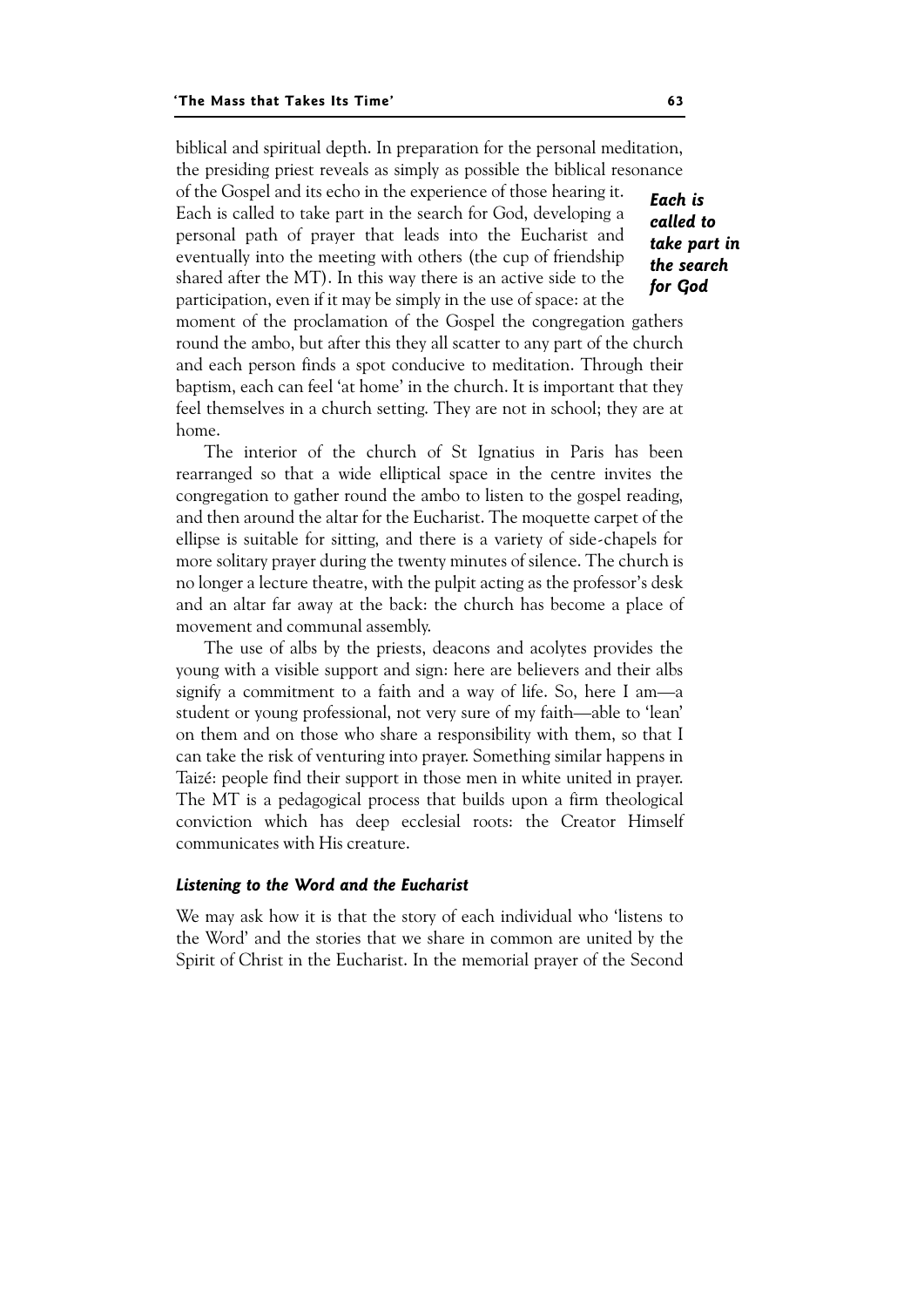

Eucharistic Prayer we ask: 'May all of us who share in the body and blood of Christ be brought together in unity by the Holy Spirit'. By taking part in the Eucharist, we follow in the steps of Jesus Christ. He heard the Word of God, and by entering into that listening allowed himself to be called to the complete self-offering. He was consecrated, 'the one whom the Father has sanctified and sent into the world' (John 10:36). In anticipation of his passion, he offered himself: 'As you have sent me into the world, so I have sent them into the world. And for their sakes I sanctify myself, so that they also may be sanctified in truth.' (John 17:18–19) By listening to the Word, we then enter into the thanksgiving:

> Father, you are holy indeed, and all creation gives you praise. All life, all holiness comes from you, through your Son, Jesus Christ our Lord, by the working of the Holy Spirit. From age to age you gather a people to yourself, so that from east to west a perfect offering may be made to the glory of your name. (Third Eucharist Prayer)

When we enter with Christ into his Eucharist and have a share in his body and in his blood, we allow him to live in us and to unite in his body those members of the human race who, with all their differences, are already brought together in this Eucharist. The priest, praying in the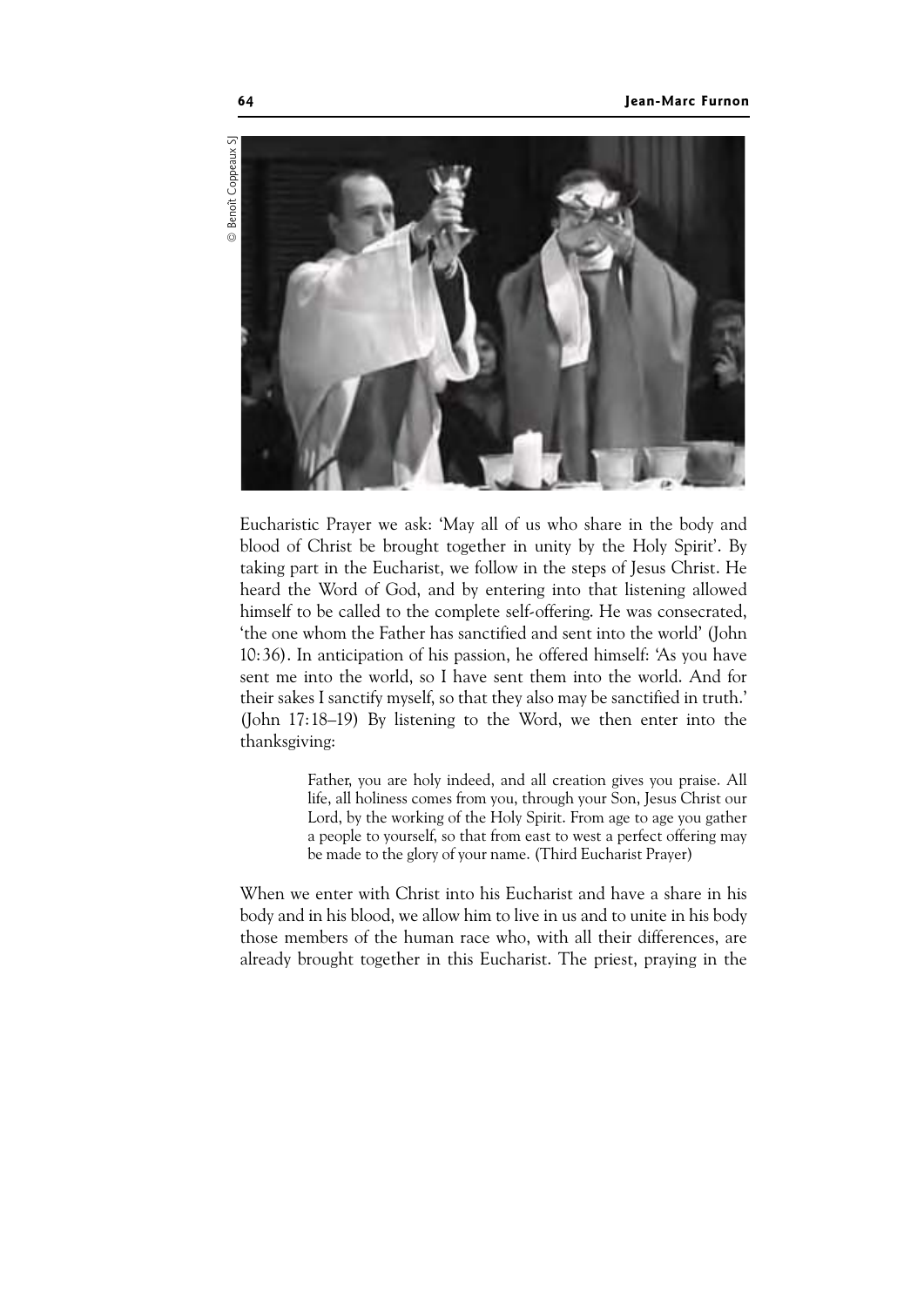name of the congregation, asks the Father, on behalf of us all, that we may be truly gathered by the Holy Spirit 'into the one body of Christ' and become ourselves 'a living sacrifice of praise' (Fourth Eucharist Prayer).

By listening to the Word, and then passing through the transforming fire of the Eucharistic mystery, the Christian community is empowered to recognise the call sent out today. The Church's mission must spring from the Spirit of Christ calling out from the heart of a loving community, which has listened to the Word of the Lord and celebrated the Eucharist. How important, then, to care for the wellbeing of this community which we are all called to form! We need to pay attention to those signs of compassion shown by individuals to those who are suffering both within and beyond the community. The community itself can strengthen such individuals in their inner prompting to compassion. It may itself want to take over some need identified by an individual. It is not a question of inventing a mission, but rather of accepting one, in the silence and prayer and reflection that we share, even if it may not be immediately obvious what pastoral measures need to be undertaken.

When we hear the words 'Go in the peace of Christ!', we leave with the word of Jesus dwelling within us: 'My food is to do the will of him who sent me and to complete his work' (John 4:34). On occasions that 'will' may take very definite forms, discerned after listening to one person speak and then acknowledged by all or some of those gathered together. In fact the young people who take part in MT are involved in other activities in addition to the weekly mass. There are four musical groups who help once a month with the masses celebrated in the Prison of Fleury-Mérogis (some sixty people take turns to do this). A certain number heard that call, and others took it to heart and felt that it was one way of doing the will of God and of 'being sent'. The Gospel says:

> After [Jesus] had washed their feet … he said to them, 'Servants are not greater than their master, nor are messengers greater than the one who sent them. If you know these things, you are blessed if you do them.' (John 13:12–17)

One final reflection: this is a way of moving deeper into the mystery of the Trinity and allowing oneself to be guided by the Spirit: 'But the Advocate, the Holy Spirit, whom the Father will send in my name, will